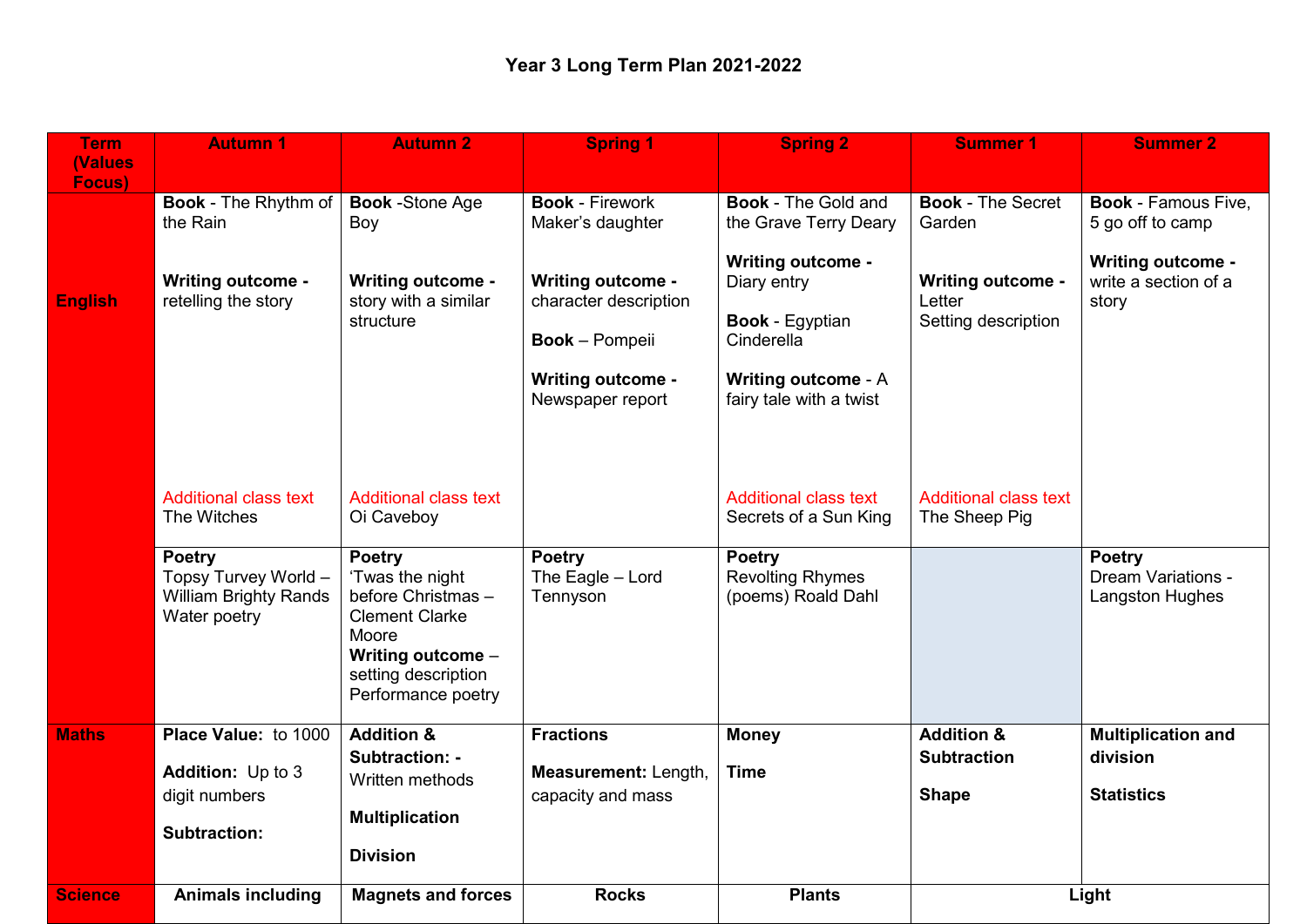|                                 | humans                                                                                                                                                                                                                                         |                                                                                                                       |                                                                                                                   |                                                                               |                                                                                                                                   |                                                                                                    |
|---------------------------------|------------------------------------------------------------------------------------------------------------------------------------------------------------------------------------------------------------------------------------------------|-----------------------------------------------------------------------------------------------------------------------|-------------------------------------------------------------------------------------------------------------------|-------------------------------------------------------------------------------|-----------------------------------------------------------------------------------------------------------------------------------|----------------------------------------------------------------------------------------------------|
| <b>Geography</b>                | Why does it rain?<br>Water, weather and<br>climate                                                                                                                                                                                             |                                                                                                                       | What is a natural<br>disaster?<br>Moving Earth -<br>earthquakes and<br>volcanoes                                  |                                                                               | How is a city<br>different to a<br>village?<br>Villages, Towns and<br>Cities with a focus<br>on the Dales                         |                                                                                                    |
| <b>History</b>                  |                                                                                                                                                                                                                                                | <b>How did Britain</b><br>change from the<br>Stone Age to the<br>Iron Age?<br>The Stone Age -<br>Pre-historic Britain |                                                                                                                   | Who built the<br>pyramids and why?<br>The Egyptians                           |                                                                                                                                   | What happened to<br><b>Fountain's Abbey?</b><br>Henry VIII & The<br>Monasteries - Local<br>History |
| <b>Computing</b><br>& E-safety: | Coding                                                                                                                                                                                                                                         | Online safety: (3<br>weeks)<br>Spreadsheets: (4<br>weeks)                                                             | <b>Typing</b>                                                                                                     | Email                                                                         | <b>Branching</b><br><b>Databases</b>                                                                                              | Simulations: (3)<br>weeks)<br><b>Graphing: (3 weeks)</b>                                           |
| PE:                             | <b>Indoor - Invasion</b><br><b>Games:</b><br>Hockey<br><b>Outdoor - Invasion</b><br><b>Games:</b><br>Tag Rugby                                                                                                                                 | Indoor-<br><b>Gymnastics:</b><br>Symmetry/asymmetry<br>Outdoor-<br>Orienteering:<br>Problem solving                   | <b>Indoor - Invasion</b><br><b>Games:</b><br><b>Basketball</b><br><b>Outdoor - Invasion</b><br>Games:<br>Football | <b>Indoor - Dance:</b><br><b>Outdoor - Athletics:</b><br>Throwing and jumping | <b>Indoor - Striking &amp;</b><br>fielding games:<br>Cricket<br><b>Outdoor - Striking</b><br>& fielding games:<br><b>Rounders</b> | <b>Indoor - Dance</b><br><b>Outdoor - Athletics:</b><br>Competitions                               |
| Art: *                          | Stone Age cave paintings – use PVA to glue sand to a piece of paper then use various chalks, pastels and charcoal to recreate cave art from<br>$\bullet$<br>pre-historic times.<br>To show facial expression using various tones and textures. |                                                                                                                       |                                                                                                                   |                                                                               |                                                                                                                                   |                                                                                                    |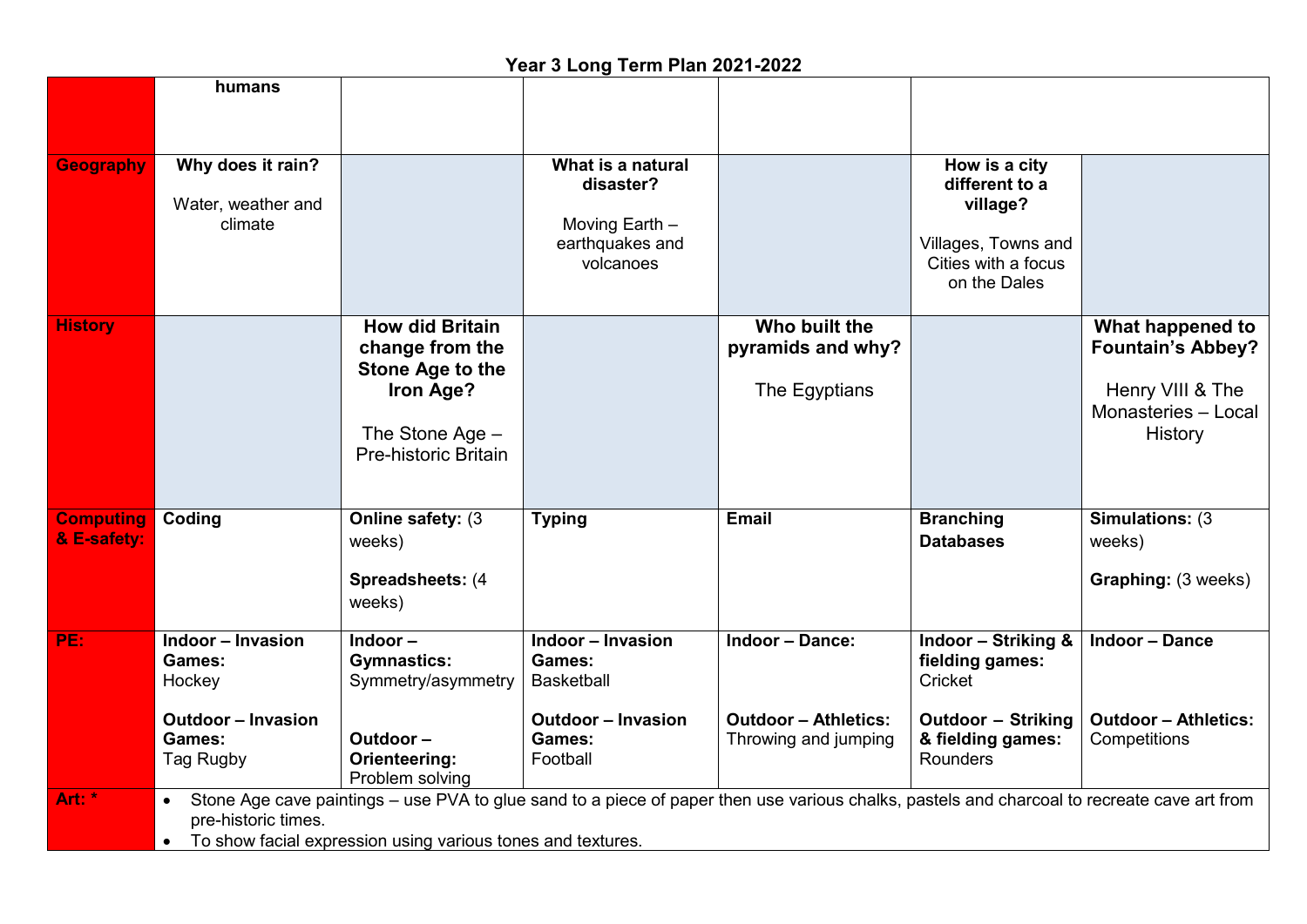## **Year 3 Long Term Plan 2021-2022**

|                | To use a range of pencil lines to add detail including curved lines and broken lines.                                                                                                                                                                                                                                                                                                                                                                                                                                                                                                                                                                                                                                                                                                                                                                                                                                                                                                                                                                                                                              |                                                                                                                                                       |                                                                                                                                                                                  |                                                                                                                                                    |                                                                                                                                                             |                                                                                                                                                                                                                                     |
|----------------|--------------------------------------------------------------------------------------------------------------------------------------------------------------------------------------------------------------------------------------------------------------------------------------------------------------------------------------------------------------------------------------------------------------------------------------------------------------------------------------------------------------------------------------------------------------------------------------------------------------------------------------------------------------------------------------------------------------------------------------------------------------------------------------------------------------------------------------------------------------------------------------------------------------------------------------------------------------------------------------------------------------------------------------------------------------------------------------------------------------------|-------------------------------------------------------------------------------------------------------------------------------------------------------|----------------------------------------------------------------------------------------------------------------------------------------------------------------------------------|----------------------------------------------------------------------------------------------------------------------------------------------------|-------------------------------------------------------------------------------------------------------------------------------------------------------------|-------------------------------------------------------------------------------------------------------------------------------------------------------------------------------------------------------------------------------------|
|                | To use warm and cold colours to express feeling within a picture.                                                                                                                                                                                                                                                                                                                                                                                                                                                                                                                                                                                                                                                                                                                                                                                                                                                                                                                                                                                                                                                  |                                                                                                                                                       |                                                                                                                                                                                  |                                                                                                                                                    |                                                                                                                                                             |                                                                                                                                                                                                                                     |
| <b>DT: *</b>   | Structures and mechanisms - Use a range of materials to create levers and linkages. Create moving features such as a waving hand using<br>working mechanisms.<br>Textiles – Creating felt key-rings (overcast stitch) by designing templates, cutting them out precisely, stitching them and adding extra person<br>details and embellishments.<br>Cooking – Designing, creating and then cooking dishes using seasonal produce and ingredients grown in the school's garden.<br>$\bullet$<br>Gardening – Carefully planting, monitoring and nurturing various fruits, vegetables and herbs such as mint, garlic, strawberries, onions leeks<br>etc. Understanding how to best nurture plants so they can grow to their potential including the nutrients they need, where to plant them, how<br>to plant them and how often they need watering. Also exploring mini-beast habitats and micro-habitats as well as the conditions they need to<br>thrive. If wet: Creating lavender bags and designing and creating mini-beast hotels to place within the garden to attract wildlife and support<br>the environment |                                                                                                                                                       |                                                                                                                                                                                  |                                                                                                                                                    |                                                                                                                                                             |                                                                                                                                                                                                                                     |
| <b>Music:</b>  | Can I identify<br>instrument families<br>aurally?<br>What is the<br>importance of<br>percussion<br>instruments in<br>keeping music in<br>time?                                                                                                                                                                                                                                                                                                                                                                                                                                                                                                                                                                                                                                                                                                                                                                                                                                                                                                                                                                     | What is STOMP and<br>how does it use<br>percussion for effect?<br>Can I use African<br>polyrhythms to<br>inspire my own piece<br>of percussion music? | Can I recognise the<br>first, third and fifth note<br>in a scale?<br>Who was Saint Saens<br>and how did he use<br>instruments in his<br><b>Carnival of the Animals</b><br>piece? | Can I plan and create<br>my own animal<br>inspired piece?<br>Can I perform and<br>appraise others'<br>performances using<br>the concepts of music? | Can I improvise a<br>section of music<br>using all the notes<br>in the C scale?<br>What is a choir?<br>What is harmony<br>and how is it used<br>in singing? | Can I listen to and<br>appraise a piece of<br>music using the<br>concepts of music I<br>have learnt this year?<br>Can I sing confidently<br>in a group, following a<br>leader and beginning<br>to understand how to<br>use harmony? |
| RE:            | How do Jews<br>remember God's<br>covenant with<br>Abraham and Moses?                                                                                                                                                                                                                                                                                                                                                                                                                                                                                                                                                                                                                                                                                                                                                                                                                                                                                                                                                                                                                                               | What is Spirituality<br>and how do people<br>experience this?                                                                                         | What do Christians<br>believe about a good<br>life?                                                                                                                              | What do the creation<br>stories tell us?                                                                                                           | Who can inspire us?                                                                                                                                         |                                                                                                                                                                                                                                     |
| <b>PSHE:</b>   | Drug, alcohol and<br>tobacco education -<br>Tobacco is a drug.                                                                                                                                                                                                                                                                                                                                                                                                                                                                                                                                                                                                                                                                                                                                                                                                                                                                                                                                                                                                                                                     | Keeping safe and<br>managing risk $-$<br>Bullying – see it, say<br>it, stop it.                                                                       | Mental health and<br>emotional wellbeing -<br>Strengths and<br>challenges.                                                                                                       | Identity, society and<br>equality - Celebrating<br>difference.                                                                                     | Careers, financial<br>capability and<br>economic wellbeing<br>- Saving, spending<br>and budgeting.                                                          | Physical health and<br>wellbeing - What<br>helps me choose?                                                                                                                                                                         |
| <b>French:</b> | Greetings &<br>Classroom<br>Instructions                                                                                                                                                                                                                                                                                                                                                                                                                                                                                                                                                                                                                                                                                                                                                                                                                                                                                                                                                                                                                                                                           | Numbers & Days of<br>the Week                                                                                                                         | <b>About Myself</b>                                                                                                                                                              | <b>About My Family</b>                                                                                                                             | Pet                                                                                                                                                         | Colours                                                                                                                                                                                                                             |